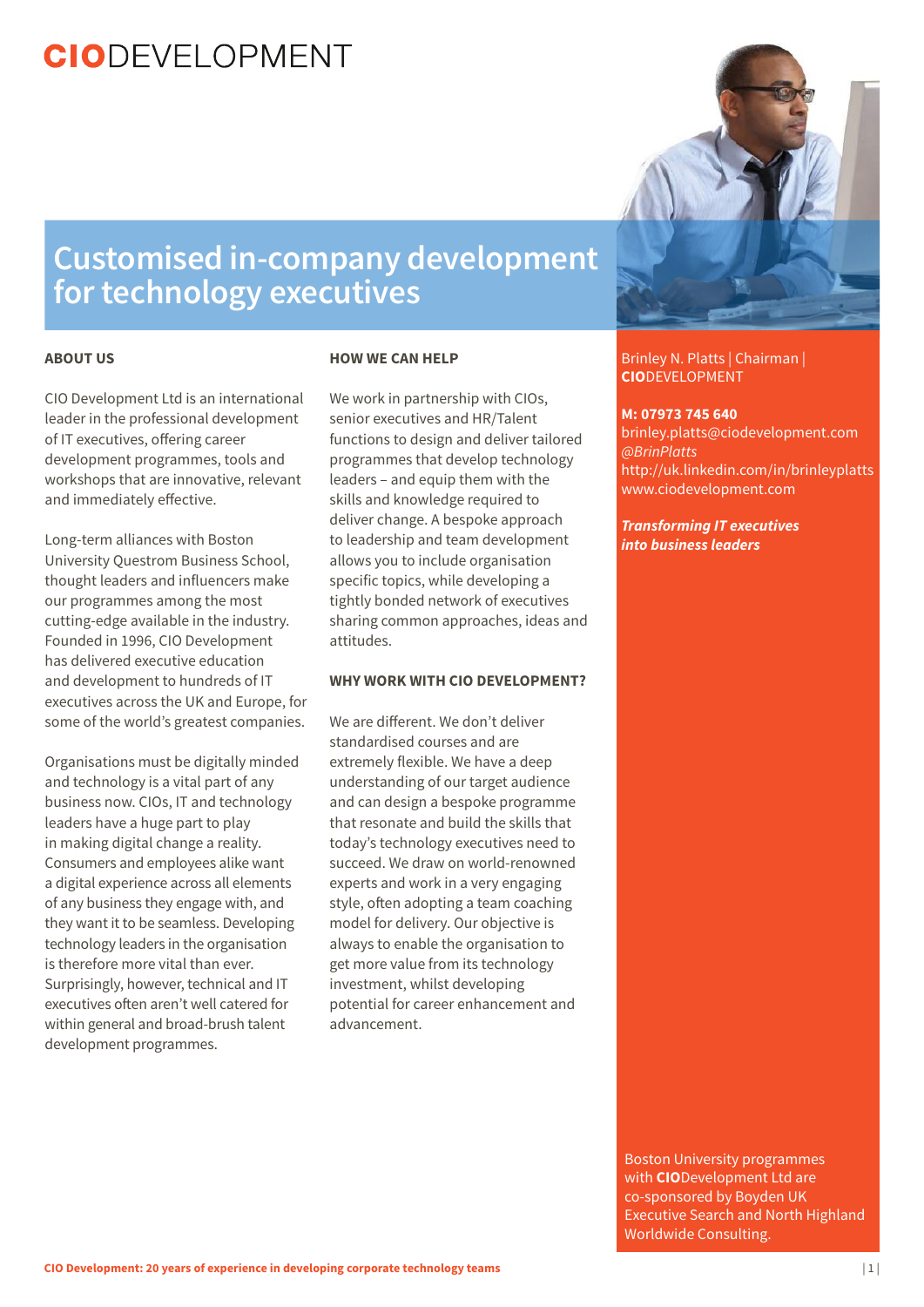Some key subject areas typically included in our bespoke programmes are:

| <b>DIGITAL DISRUPTION</b>                         | How digital technology is changing the world - what does this mean for organisations,<br>corporate IT teams and technology leaders?                                               |
|---------------------------------------------------|-----------------------------------------------------------------------------------------------------------------------------------------------------------------------------------|
| <b>CUSTOMER CENTRICITY</b>                        | How putting the customer at the heart of the enterprise and operating model is essential in the<br>digital world. How organisations are responding and what you should do.        |
| <b>NEW MODELS FOR BUSINESS</b>                    | How businesses across all sectors are embracing and moving ahead with new business models<br>- using techniques including agile project delivery to get ahead.                    |
| <b>INNOVATION &amp; BUSINESS</b><br><b>CHANGE</b> | Delivering business change through the corporation by taking a strategic viewpoint. How do<br>you enable innovation in a large established business?                              |
| <b>AUTHENTIC TECHNOLGY</b><br><b>LEADERSHIP</b>   | Guiding the business through strategic change requires strong leadership; building<br>authentic individuals and teams to lead is essential for IT and tech functions.             |
| <b>CAREER PLANNING</b>                            | Surviving and thriving in the digital age of technology; what does this mean for individuals and<br>teams? How can IT and tech executives make the most of the opportunity?       |
| <b>POWERFUL NETWORKING</b>                        | Understand the importance of networking to getting things done, driving change and creating<br>new possibilities for IT and technical careers.                                    |
| <b>INFLUENCING</b>                                | Applying the findings of the world's most respected influence guru, Robert Cialdini. We believe<br>this is an absolute must for all technical professionals.                      |
|                                                   | <b>ENGAGING COMMUNICATIONS</b> Successful executives need to be skilled communicators with stakeholders, delivery partners,<br>and their teams. Great communications are the key. |
| <b>DECISION MAKING</b>                            | Learn about a robust, modern, four step process based on the latest research that has been<br>proven to help people make better decisions.                                        |

#### **CASE STUDIES**

#### **1. IT Function-Wide Management Development Programme**

Three cohorts of senior and middle managers from a financial organisation operating in the UK were taken through a modular development programme within a six month period. The IT function was in the midst of a growth and expansion phase. The CIO needed to bring the expanded group together to act as a team and equip them with skills and knowledge that would give them a fast start to the integration.

CIO Development conducted detailed research interviews with stakeholders from both inside and outside the function including business partners, participants, learning and development and HR. The design and delivery of a modular development programme followed. This focused on the future role of technology and IT in organisations, working together to drive change, and practical tools of influencing, networking, stakeholder management, decision making and leadership.

Benefits included the participants:

- • Understanding what was required to drive change in the organisation
- Feeling empowered and enabled to lead
- Becoming increasingly skilled in their ability to influence their business colleagues
- Networking more regularly amongst themselves and with their key stakeholders
- Communicating in an engaging way, leaving behind boring standard presentations
- Coping and adjusting in a turbulent environment
- Developing their authentic leadership style to drive the division to succeed in working towards a compelling future vision.

The modules were one or two days in duration, allowing for the application of ideas between modules as well as team bonding with overnight stays at an off-site venue. Each module built on the last to equip the team with skills, all linked to how to drive effective change in the organisation.

#### **2. European IT Leadership Programme**

A global leading supply chain and logistics organisation identified a need to develop their leadership thinking across the IT management population. The client wanted robust content that would challenge the participants to think about the value that they deliver to the organisation. The key to successful development of the programme was to be able to draw out the strategic links between the business of supply chain logistics and IT.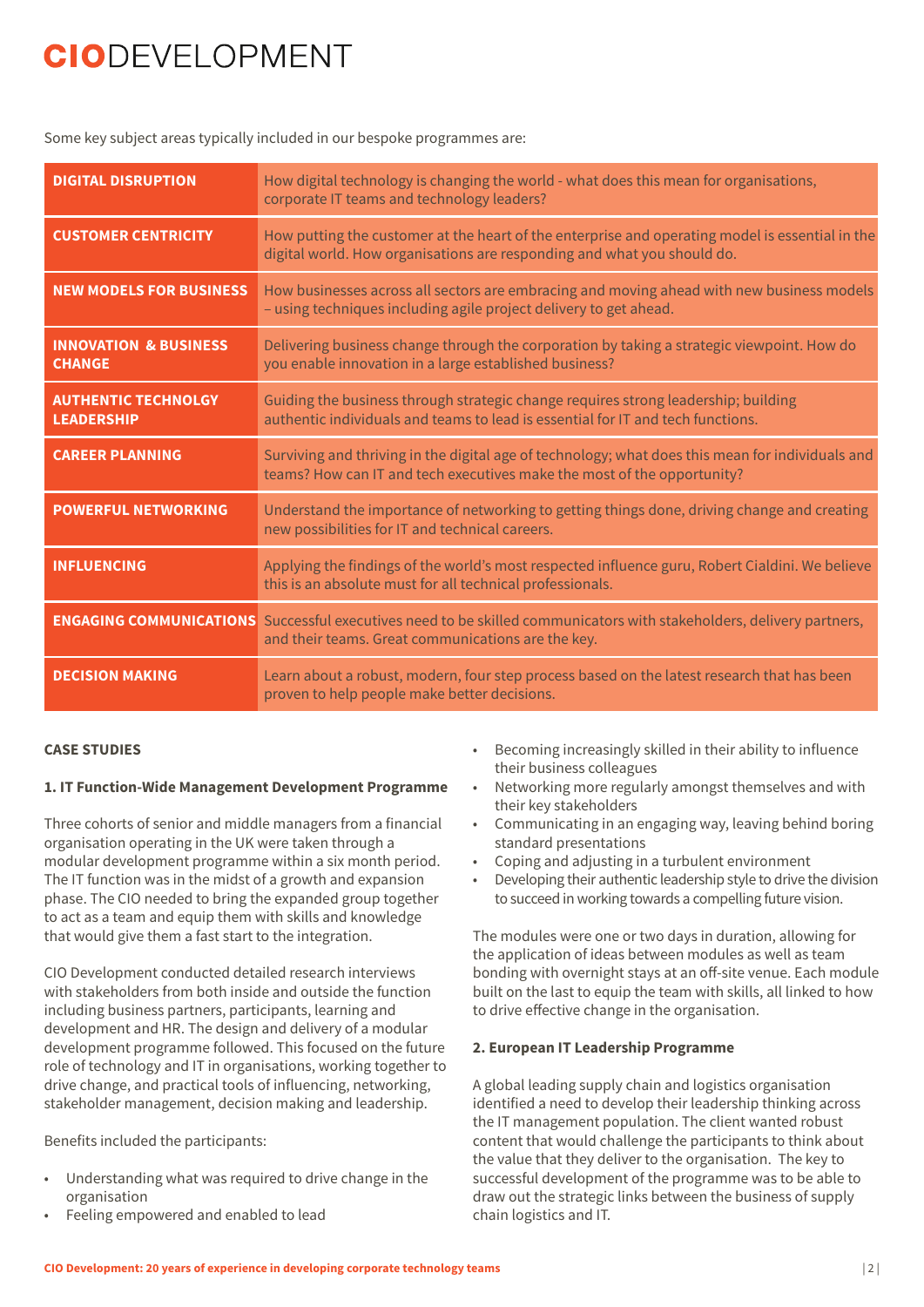A challenging 5-day module was developed and then delivered to multiple cohorts in Germany over two years. The programme covered the business of logistics, industry dynamics, competitor analysis, strategic thinking, finance and IT innovation.

Benefits included the participants:

- • Becoming more strategic in their thinking about the business
- • Understanding the industry drivers in supply chain
- Enhancing their financial understanding, in particular for helping write better business cases
- Learning how to be strategic in their application of IT to driving business change
- Developing individual future focussed career plans
- Taking on projects that added tangible value to the organisation.

The programme became known as the 'IT Leaders' Programme' and was delivered successfully over a two year period. It received excellent feedback from multiple cohorts to satisfy the need in the target population IT management level, helping them to become leaders of the business.

#### **3. High Potentials Development Programme**

A group of next generation IT leaders were taken through a series of four separate but linked workshops delivered as group coaching centred on some essential leadership themes. The programme focussed on our own model of how to acquire leadership skills and so drive change.

This is practical, actionable learning that results, from the first workshop, in participants becoming increasingly confident leaders: individually, with their teams, and collectively with each other.

Benefits included the group:

- • Becoming increasingly resilient in the face of set-backs
- Influencing stakeholders more effectively, using a range of strategies
- Networking more regularly, and systematically, with a wider range of senior leaders outside the IT function
- Communicating in a way that focuses on outcomes, rather than merely the transmission of information
- • Increasingly shaping tactical actions that advance towards strategic goals
- Having a disciplined approach to decision-making
- Developing a method for maximising their productivity, while decreasing their 'busy-ness'.

All of this achieved in addition to enhancing their relationships with each other, discovering mutual interests in projects they had not realised were interlinked, increasing their mutual respect (personal and professional) – in a playful, yet serious, environment.

This learning was a critical step in their moving from being effective IT professionals within a particular discipline, to becoming leaders of the business. CIO Development has also worked with two leadership teams in this organisation.

### **Some testimonials from clients and sponsors of our in-company and bespoke work:**

*"I know we are seeing real value in terms of how we are working together as a team. I think we are materially in a better place since we started our sessions and when you consider our investment is only 4 days so far that's an impressive ROI."*

**Nick Lloyd**, Head of Investment Management Technology, Schroders.

*"CIO Development have supported and worked with the GM Europe senior IT executive team, coaching and supporting them through some incredible change. The development that was provided was outstanding and results were fantastic. I am more than happy to endorse the organisation!"* **Alejandro Martinez**, VP & CIO, General Motors Europe.

*'We've got stronger leadership from those who attended the Academy. They want to have more of a business conversation with their colleagues; more of a CIO conversation. CIO Development are easy to work with: the whole programme was well-managed: the experts have all been first class"*

### **Ian Bromwich**, Group CTO, RSA Insurance Group

We would love to hear from organisations who are also looking to develop their technical and IT executive teams, at whatever level. CIO Development is based in London with global reach and internationally experienced in delivering. We can work with CIOs, board level sponsors, HR functions or Talent management teams to design innovative and cutting-edge solutions.

### **TO ENQUIRE:**

Rachel Onder is available to arrange for individual discussions at rachel.onder@ciodevelopment.com or on +44 (0) 7814 093239.

Go to http://www.ciodevelopment.com for further details.